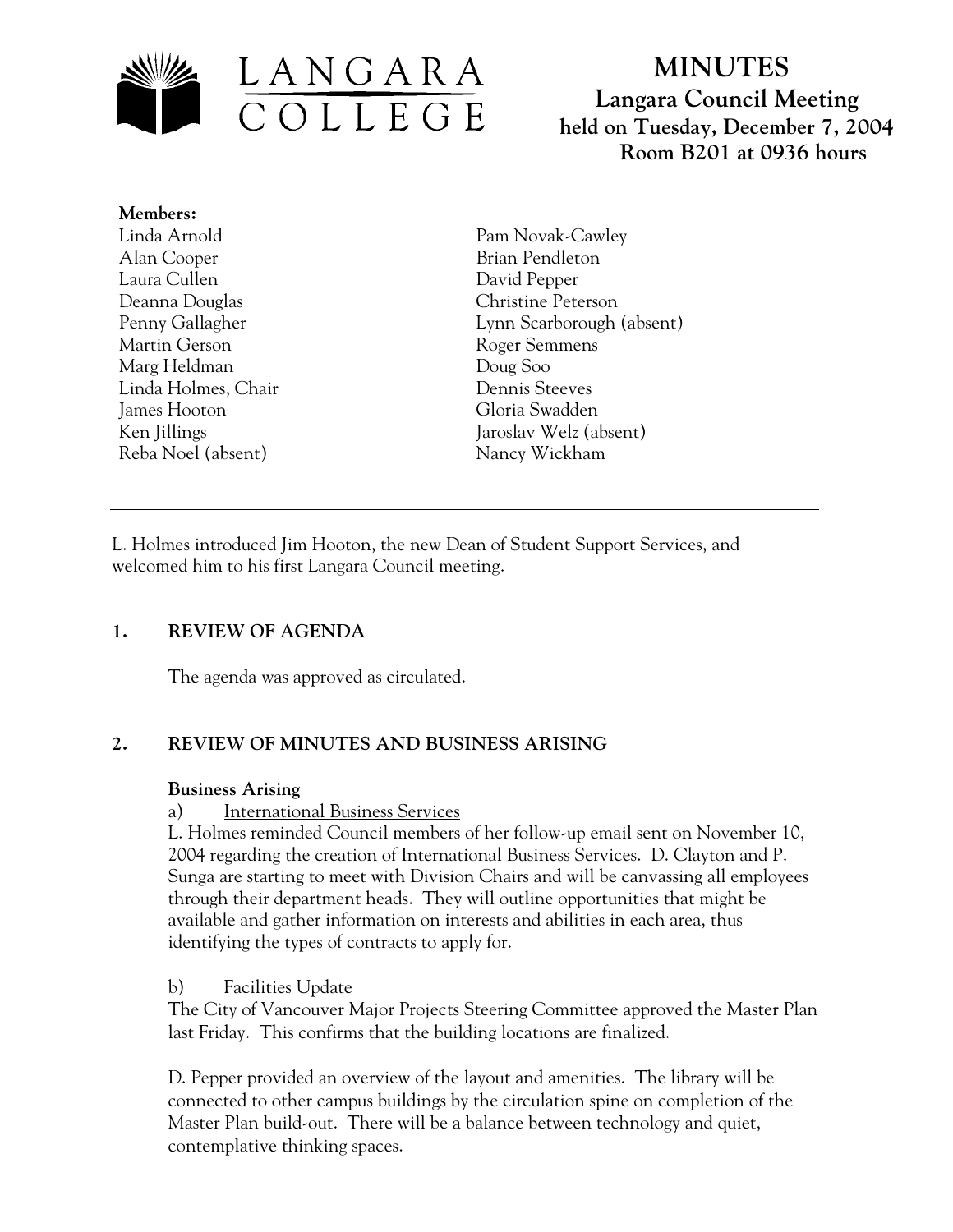Highlights include ample study spaces, a lounge area, classrooms, computer labs, and a café-style food services area. There will be lots of windows to make use of natural light and emphasize the natural beauty of the campus. The design allows for expansion of the library in the future.

D. Douglas noted that the plan which was chosen is a modified version of option 'C' which was presented at the Langara Council meeting of September 14, 2004. The next steps are to go back to the public with another open house, followed by another City Urban Design Panel session, a policy statement to be prepared by the planning department for consideration by the City Council in January 2005, and application for rezoning. Construction is expected to start as soon as examinations are done in the spring of 2005. The Ministry will seek Treasury Board approval.

The schedule for retro-fitting of the existing library is not yet available.

It was moved by D. Steeves, seconded by D. Pepper  **THAT the minutes of the Langara Council meeting held on November 9, 2004 be approved.** 

 **Carried unanimously**

# **3. CURRICULUM ITEMS**

#### **a. Education Council Meeting held October 12, 2004**

P. Novak-Cawley noted that there were no items with financial implications. She drew attention to the amended "Educational Offerings" policy as approved by Education Council to include the offering of Baccalaureate Degree in the list of credentials.

The summary report was accepted as circulated.

# **4. ACTION ITEMS**

# **a. Draft Policy #D1003 – Recognition and Achievement Award**

K. Jillings introduced this policy, which is the second policy developed to support the College recognition plan. (The first policy recognizing employee long service has been implemented.) Draft Policy D1003 is intended to honour employee excellence through outstanding achievement and contribution to the College's internal and external communities. In order to create this policy, K. Jillings reviewed recognition and achievement award policies of other organizations and the approach proposed is modelled after the ACCC's policy, and recognizes that all employees are partners to the success of the students and the College. An employee in any role can demonstrate excellence. There are three categories: Leadership excellence; Service excellence; and Teaching excellence.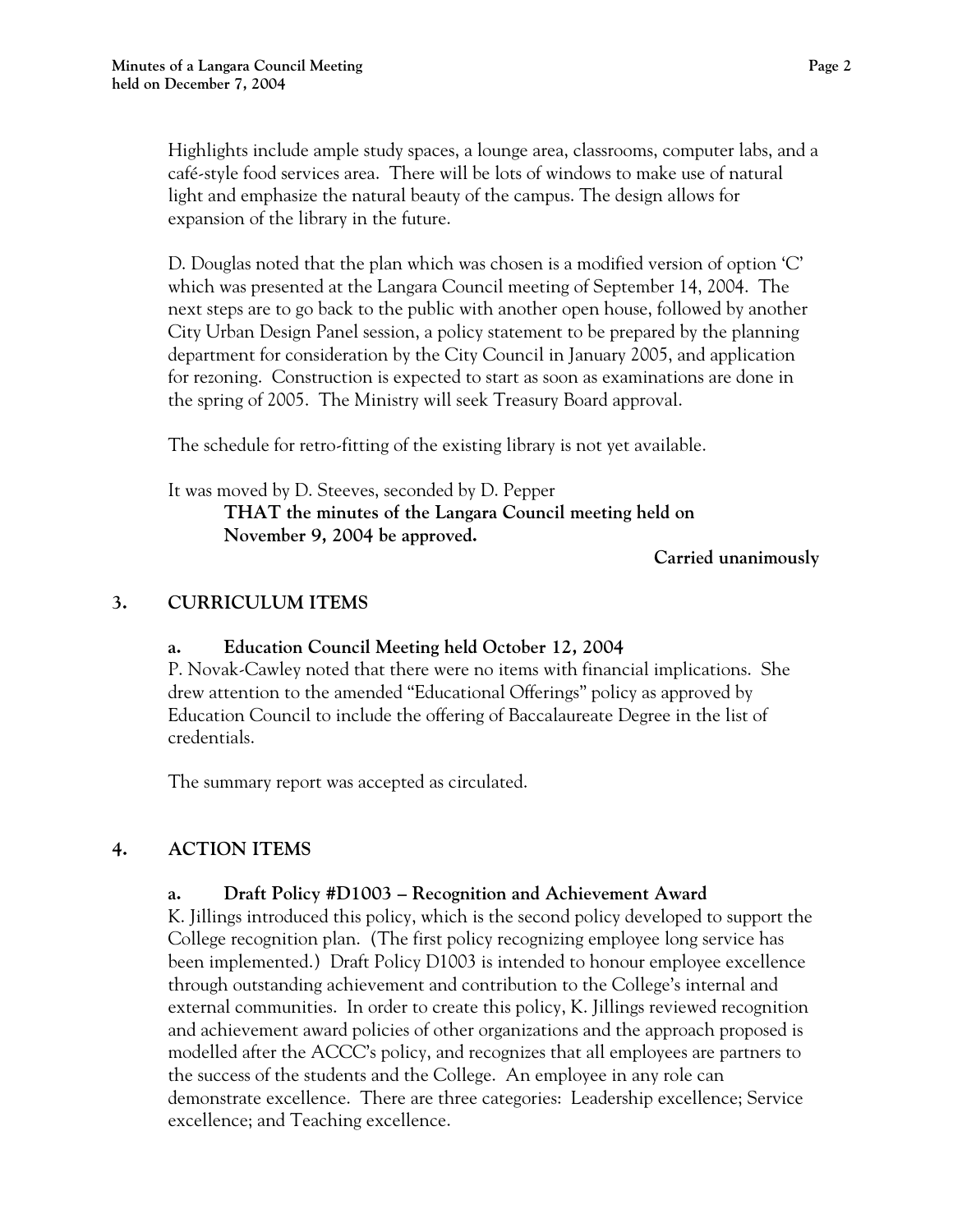In response to an inquiry as to how we can guarantee the quality of nominations, it was noted that the onus is largely on the committee who determines award recipients to investigate. L. Holmes commented that nominees can be asked for access to their personnel files for documents such as performance evaluations and letters of commendation. This would mitigate the amount of work required by the people making the nomination. K. Jillings pointed out that some of the things that the nomination is based on will not be found in the personnel records, but could include a variety of activities which only their colleagues may know about.

L. Holmes indicated that the Request for Nominees (section 8.6 of policy) will identify the criteria and explain the review process at such time as a call goes out for nominations. She also clarified that the intent of policy section 8.9 is that the President shall make the final determination in the event of a tie-breaker as there are only four committee members.

It was agreed that only the award recipients, not the entire list of nominees, will be made public.

K. Jillings noted that he received feedback from a student who suggested that the committee include a student. K. Jillings did not feel that would be appropriate as the award is for employees. L. Holmes suggested that students may provide input to the nomination.

It was moved by K. Jillings, seconded by L. Arnold

**THAT the Recognition and Achievement Award Policy (including Appendices I and II) be approved with the following amendments:** 

- **Addition of Policy #5.5: "The names of the award recipients will be made public."**
- **Appendix II Nomination Procedures #1 should read: "A nominee must be a regular, permanent employee engaged in ongoing work who agrees to be nominated."**
- **Appendix II Nomination Procedures #2b should read: "… Length is limited to one page per criterion."**
- **Appendix II Nomination Procedures #3b should read: "Letters or comments from colleagues and/or students (maximum of five)."**

 **Carried unanimously** 

**Action:** K. Jillings, K. Jang

# **5. INFORMATION ITEMS**

# **a. Summary of 2005/06 Budget Process**

D. Douglas noted that there have not been any improvements in enrolment thus far. The budget could be short \$1 million based on tuition alone. In addition, there will be a cost associated with increased employer pension plan contributions, as the cost